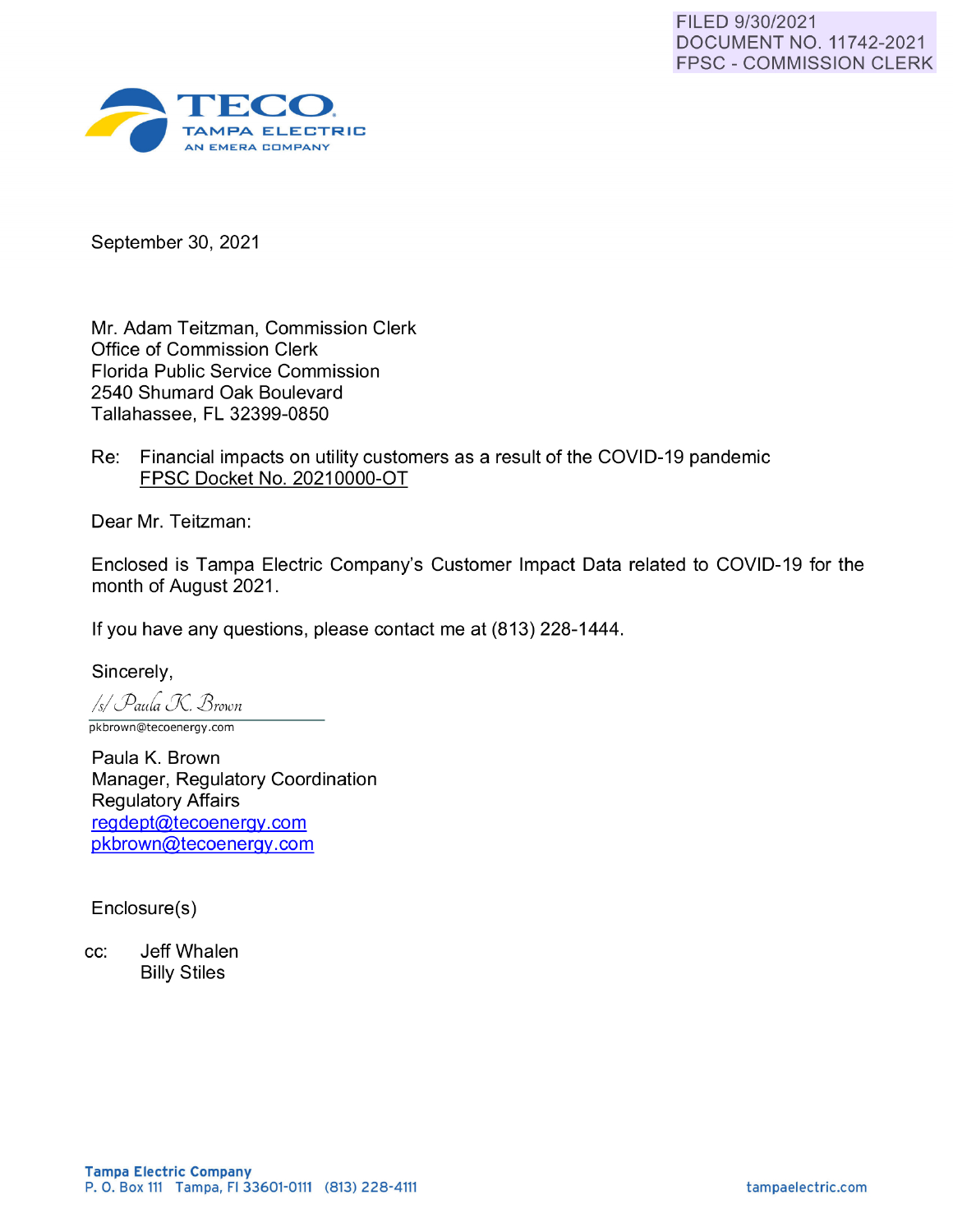### **TAMPA ELECTRIC COMPANY UNDOCKETED- CUSTOMER IMPACT DATA - COVID-19 FILED: SEPTEMBER 30,2021 PAGE 1 OF 1**

#### **Customer Impact Data Related to COVID-19**

**Utility:** Tampa Electric Company

J.

**Reporting Month: August 2021** *The report should include data as of the last day of reporting month* 

*and is due by the last day of the following month*

| <b>Delinquent Accounts</b>              |                          |                         |
|-----------------------------------------|--------------------------|-------------------------|
| Number of Accounts 60 -89 days past due | <b>Reporting Month</b>   | <b>Prior Year Month</b> |
| Residential                             | 5.225                    | 9.637                   |
| Commercial / Industrial                 | 354                      | 484                     |
| Number of Accounts 90+ days past due    | <b>Reporting Month</b>   | <b>Prior Year Month</b> |
| Residential                             | 6.456                    | 27.174                  |
| Commercial / Industrial                 | 638                      | 1.663                   |
|                                         | <b>Amount</b> in Arrears |                         |
| Amount 60 -89 days past due             | <b>Reporting Month</b>   | <b>Prior Year Month</b> |
|                                         |                          |                         |

| Residential              | \$1,018,625            | \$2,845,209             |
|--------------------------|------------------------|-------------------------|
| Commercial / Industrial  | \$110,101              | \$620,006               |
| Amount 90+ days past due | <b>Reporting Month</b> | <b>Prior Year Month</b> |
| Residential              | \$1,792,184            | \$5,547,344             |
| Commercial / Industrial  | \$409,047              | \$2,186,050             |

| <b>Payment Arrangements</b>                        |                        |                                            |
|----------------------------------------------------|------------------------|--------------------------------------------|
| <b>Number of New Payment Arrangements</b>          | <b>Reporting Month</b> | March 2020 through Current<br>(cumulative) |
| Residential                                        | 35,719                 | 275.540                                    |
| Commercial / Industrial                            | 3.044                  | 15.209                                     |
| <b>Average Duration of New Payment Arrangement</b> | <b>Reporting Month</b> | ------                                     |
| Residential                                        | 27                     | $- - -$                                    |
| Commercial / Industrial                            | 18                     | ---                                        |
| Percent of Customers Under a Payment Arrangement   | <b>Reporting Month</b> | ------                                     |
| Residential <sup>1</sup>                           | 1.5%                   | ---                                        |
| Commonsiel / Industrial <sup>2</sup>               | 0.5%                   |                                            |

Commercial / Industrial<sup>2</sup><br><sup>1</sup> Number of residential customers under a payment arrangement/total number of residential customers.<br><sup>2</sup> Number of commercial-industrial customers under a payment arrangement/total number of c

| <b>Bad Debt</b>        |                                            |  |
|------------------------|--------------------------------------------|--|
| <b>Reporting Month</b> | March 2020 through Current<br>(cumulative) |  |
| \$12.895               | \$6,041,994                                |  |
|                        |                                            |  |

Incremental Bad Debt<sup>3</sup>  $$12,895$   $$6,041,994$ <br><sup>2</sup>Difference between reporting month and the average of the same month for the prior three years; excluding any prior months that were impacted by<br>named hurricanes. If a pri

| Late Fees                           |                        |                         |
|-------------------------------------|------------------------|-------------------------|
| <b>Number of Assessed Late Fees</b> | <b>Reporting Month</b> | <b>Prior Year Month</b> |
| Residential                         | 166.400                | 155.920                 |
| Commercial / Industrial             | 12.320                 | 12.746                  |
|                                     |                        |                         |

| <b>Discontinuance of Service</b>                                          |                        |                         |
|---------------------------------------------------------------------------|------------------------|-------------------------|
| Number of Customers who received a Notice of Discontinuance<br>of Service | <b>Reporting Month</b> | <b>Prior Year Month</b> |
| Residential                                                               | 27,676                 | 38.975                  |
| Commercial / Industrial                                                   | 3.416                  | 3.251                   |
| <b>Number of Customers Disconnected from Service</b>                      | <b>Reporting Month</b> | <b>Prior Year Month</b> |
| Residential                                                               | 6.094                  |                         |
| Commercial / Industrial                                                   | 201                    | 0                       |
| <b>Number of Customers Reconnected to Service</b>                         | <b>Reporting Month</b> | <b>Prior Year Month</b> |
| Residential                                                               | 5.640                  |                         |
| Commercial / Industrial                                                   | 180                    | 0                       |

|                                                                                                                                                                                                                                                                      | <b>Customer Communications</b>                                                                                                                                                                       |                                                                                                                                                                                                                                                                                                            |
|----------------------------------------------------------------------------------------------------------------------------------------------------------------------------------------------------------------------------------------------------------------------|------------------------------------------------------------------------------------------------------------------------------------------------------------------------------------------------------|------------------------------------------------------------------------------------------------------------------------------------------------------------------------------------------------------------------------------------------------------------------------------------------------------------|
| <b>Communications</b>                                                                                                                                                                                                                                                | <b>Reporting Month</b>                                                                                                                                                                               | March 2020 through Current<br>(cumulative)                                                                                                                                                                                                                                                                 |
| Customer-wide COVID-related mass communications (paper, email, phone<br>calls, social media, etc.)                                                                                                                                                                   | <b>Social Media Post -2</b>                                                                                                                                                                          | COVID-19 Mass emails - 4<br>Website update - 3<br>Social Media Post - 61<br><b>Bill Onsert - 2</b><br>News Release - 6<br>Print Message on Bill - 3                                                                                                                                                        |
| Targeted Covid-related communications to individual customers (paper,<br>email, phone calls, text, etc.)                                                                                                                                                             | Electric Phone Call - 1,317<br><b>Electric Final Notices -29,942</b><br><b>Combination Billing</b><br>(TEC&PGS) Phone Calls - 46<br><b>Combination Billing</b><br>(TEC&PGS) Final Notices -<br>1.150 | Electric Emails - 86,677<br>Electric Phone Calls -93.502<br>Electric Final Notices - 323,585<br><b>Combination Billing (TEC&amp;PGS)</b><br><b>Emails - 6.895</b><br><b>Combination Billing (TEC&amp;PGS)</b><br>Phone Calls - 2.908<br><b>Combination Billing (TEC&amp;PGS)</b><br>Final Notices - 11.172 |
|                                                                                                                                                                                                                                                                      |                                                                                                                                                                                                      |                                                                                                                                                                                                                                                                                                            |
|                                                                                                                                                                                                                                                                      | <b>Customer Communications</b>                                                                                                                                                                       |                                                                                                                                                                                                                                                                                                            |
| Please provide samples of any new communication/media notices provided to customers concerning the utility's past-due accounts / payment<br>arrangements / late payment waivers / disconnection / reconnection policies issued within the last 30-days. Attachment 1 |                                                                                                                                                                                                      |                                                                                                                                                                                                                                                                                                            |
| In the past 30-days, has the utility made changes to, or implemented new, policies related to past-due accounts / payment arrangements / late payment<br>waivers / disconnection / reconnection? If so, please explain, N/A                                          |                                                                                                                                                                                                      |                                                                                                                                                                                                                                                                                                            |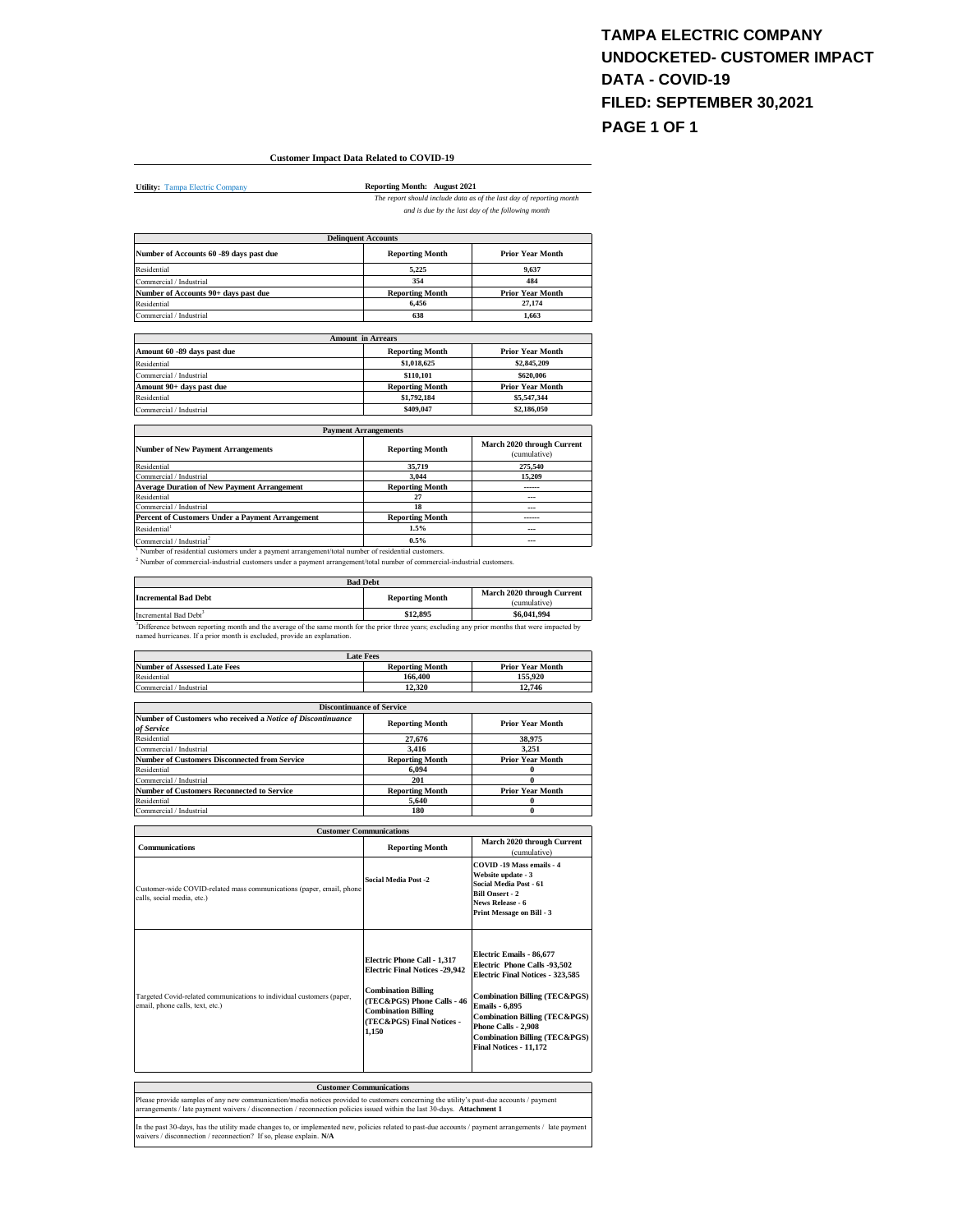## **ATTACHMENT 1**

**TAMPA ELECTRIC COMPANY UNDOCKETED- CUSTOMER IMPACT DATA - COVID-19 FILED: SEPTEMBER 30, 2021 PAGE 1 OF 2**

## **Aug. 2021 COVID‐related social media posts (Tampa Electric)**



https://www.facebook.com/tampaelectric/photos/a.433845279347/10161057570879348